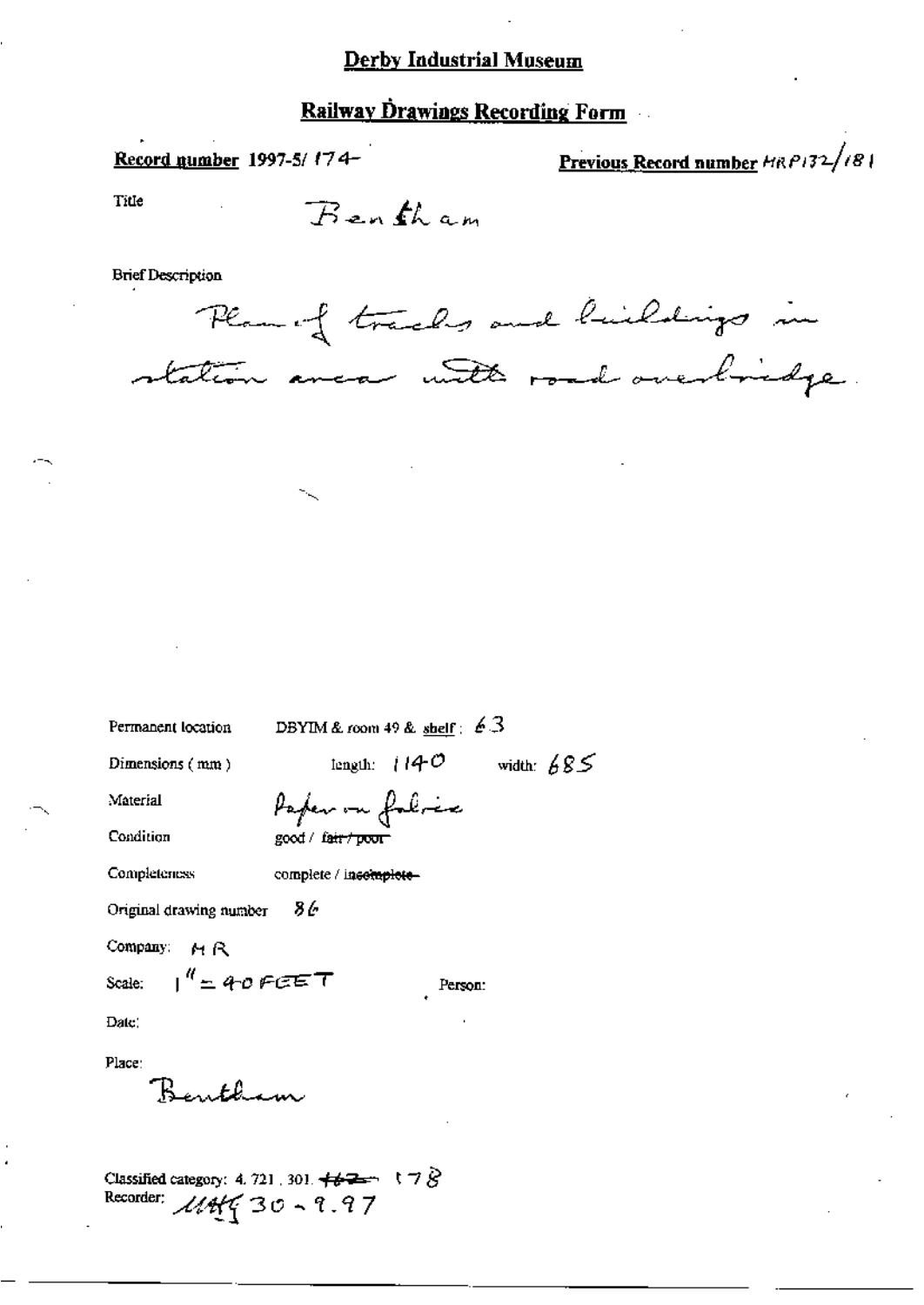#### **Railway Drawings Recording Form**

Record number 1997-5/ $SO2$ ,

Previous Record number  $\kappa_R \rho_1$ 32/56/

Title

Coniston Bridge No 67

**Brief Description** 

Elevations of the two buttrenes of Consiston Didge to span two tracks.

Permanent location

DBYIM & room 49 & shelf:  $82$ 

Dimensions  $(mn)$ 

length:  $670$  width:  $505$ 

Material

Poper on folice good / fair / poor

Condition Completeness

complete / incomplete

 $1297$ Original drawing number

Company:

Scale:  $1'' = 6$  PEET

Person:

Date:

Place:  $B = H\ddot{\theta}$ 

Classified category: 4.721, 301, ##1 (78 Recorder:  $118455/6/1998$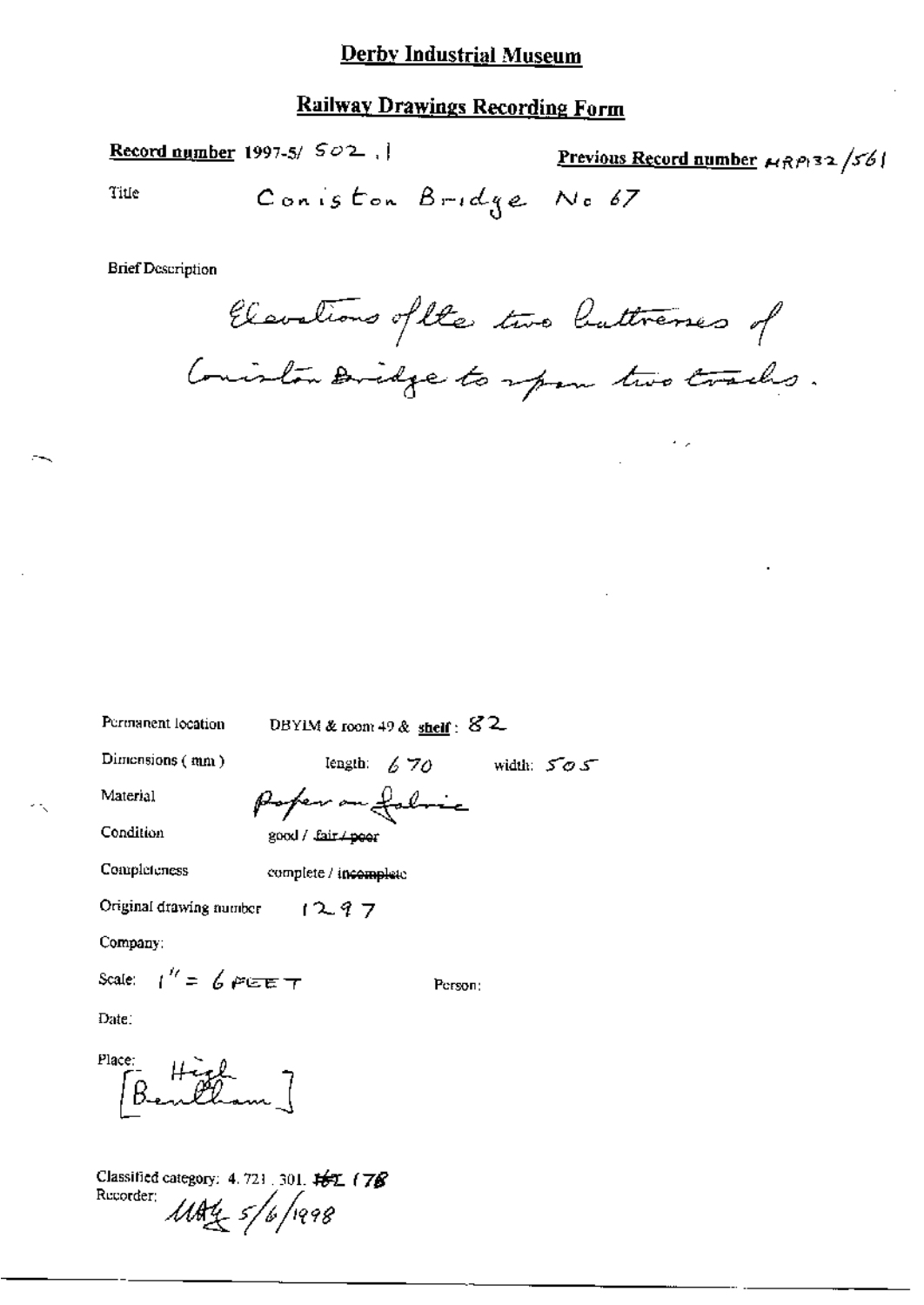# Railway Drawings Recording Form

Record number 1997-5/ $502.2$ 

Previous Record number  $\mu$  R P132/56/

Title

**Brief Description** 

Commation Elevation of muscle bridge across a brook deviation at greystane fill Elevation of small culvent. Ournemense. Cleveliums oplan of competion Under Bridge No60, Drawing cancelled

Permanent location DBYIM & room 49 & shelf:  $\mathcal{S}$  2

Dimensions (mm)

length:  $530$ width:  $360$ 

Material

Paper

Condition

Completeness

good / fair / poor

complete / incomplete.

Original drawing number  $2102$ 

Company:

Scale:  $1'' = 4$  Fere  $\tau$ Person:

Date:  $T_{unc}$  5, 1850

Place:

High Bentham

Classified category: 4.721, 301,  $\left(\frac{1}{2}x + \frac{1}{2}y\right)$ Recorder:  $\text{MHg}$   $\frac{5}{6}$  /1998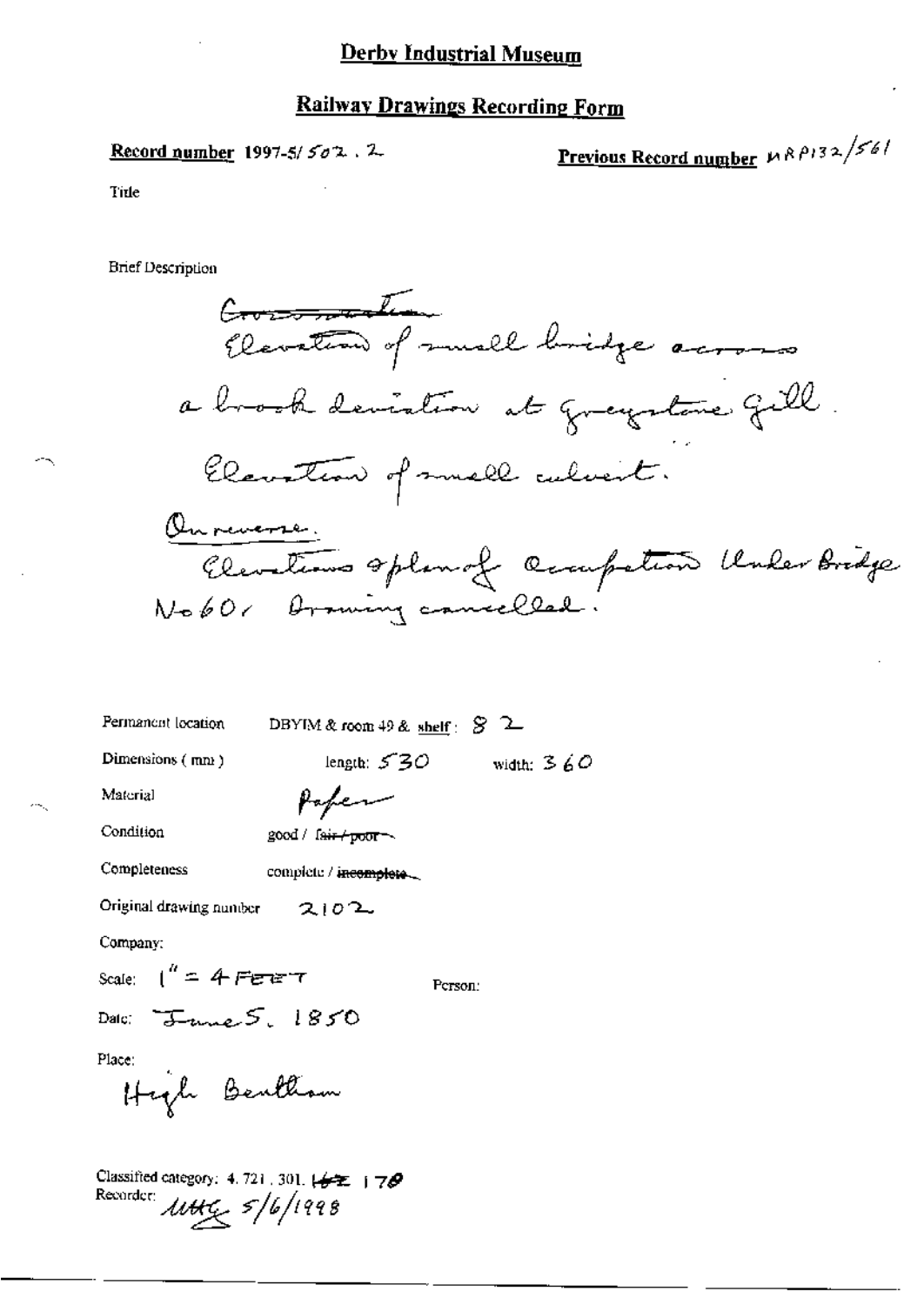#### **Railway Drawings Recording Form**

# Record number 1997-5/ $502.3$

<u>Previous Record number</u>  $MPP132/561$ 

Title

**Brief Description** 

Elevation and cross section with post plan of croad overbridge for a double Kale railway.

Permanent location

DBYIM & room 49 & shelf  $\frac{3}{2}$ 

Dimensions  $(mn)$ 

length:  $410$  width:  $340$ 

Material

Condition

Completeness

4<br>4 fair / peor

complete / incomplete

Original drawing number

Company:

Scale:  $\mu'' = \mu_{FPTT}$ 

Person:

Date:  $\overline{\downarrow}$ me  $5.1850$ 

Place:

High Builton ]

Classified category: 4.721, 301<del>,  $\neq$  522</del> |  $\overrightarrow{ZQ}$ Recorder: 114th 5/6/1998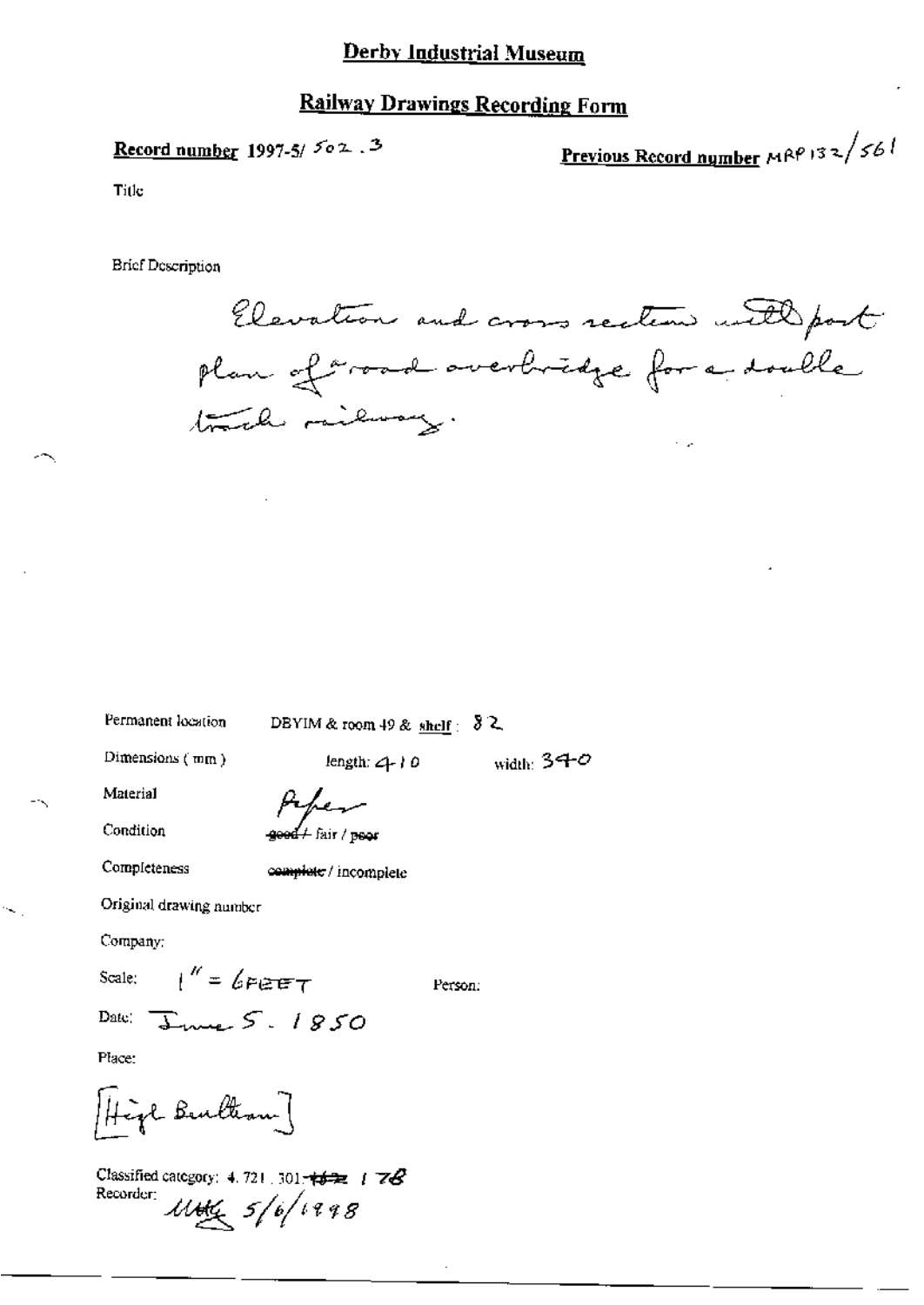## **Railway Drawings Recording Form**

# Record number 1997-5/83

Previous Record number MRP132/8 O

Title

**Brief Description** 

Permanent location

DBYIM & room 49 & shelf :  $57$ 

Dimensions  $($  mm $)$ 

length:  $810$ width:  $430$ 

Material

Paper on foloric

Condition

Completeness

good / fair+poor complete / incomplete

Original drawing number  $x_i \leq 0$ 

Company: Fi R

Scale:  $\mathbf{1}^H = \mathbf{1} \ cH$ 

Person:  $AH$ 

Date:  $S = fE1894$ 

Place:

Calon

Classified category: 4.721.301.178<br>Recorder:  $\mu\mu$  15/4/1997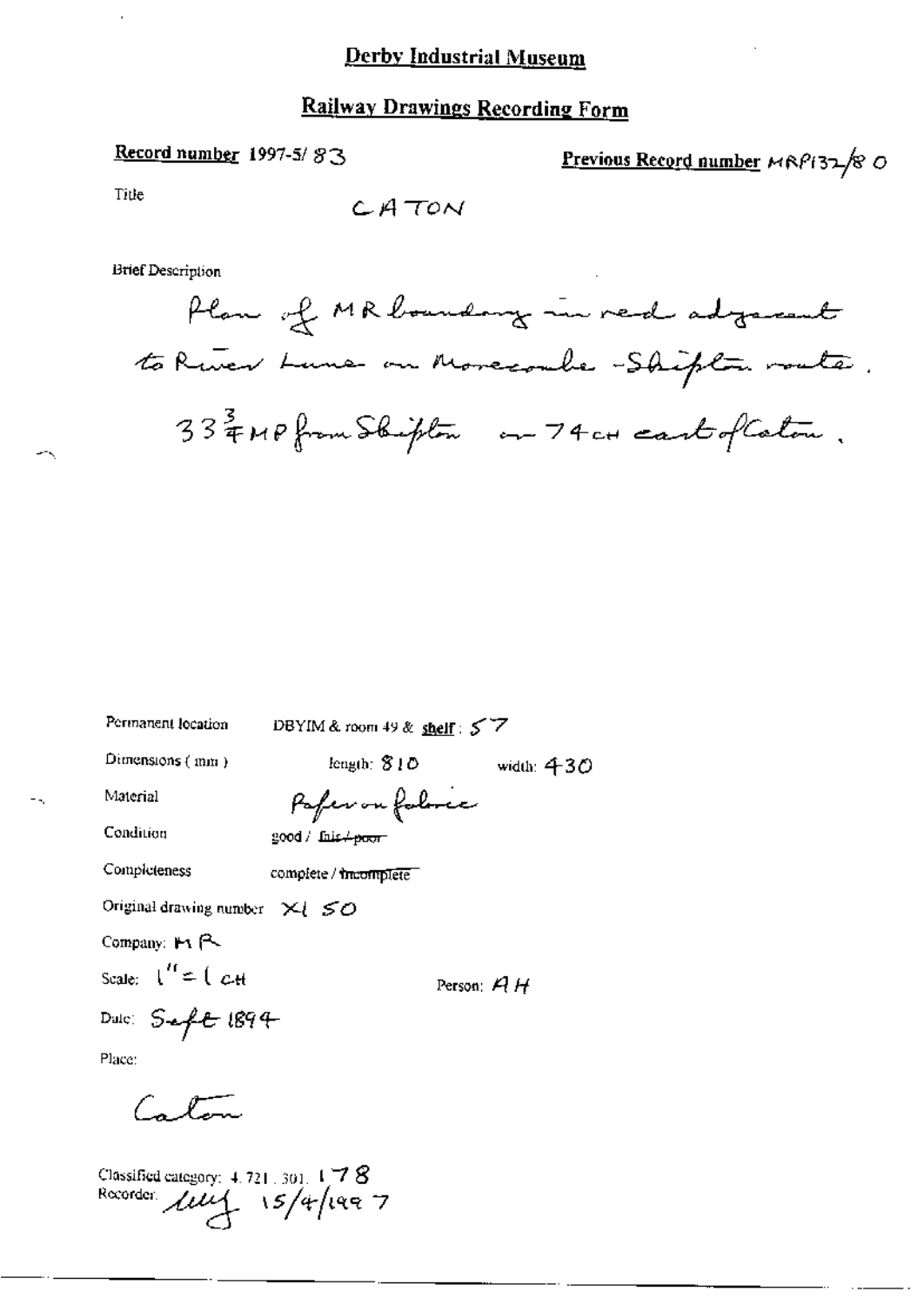# Railway Drawings Recording Form

# Record number 1997-5/34

Previous Record number  $\mu$ RP132/27

Title

**Brief Description** 

| Permanent location       | DBYIM & room 49 & shelf : 5    |
|--------------------------|--------------------------------|
| Dimensions (mm)          | length (フチゴ<br>width: $660$    |
| Material                 | Paperon folocia                |
| Condition                | good / f <del>air / poor</del> |
| Completeness             | complete / incomplete          |
| Original drawing number  | ,684                           |
| Company: MR              |                                |
| Scale: $1'' = 66$        | Person: $H$ $G$                |
| Date: <i>OC</i> -T ( 889 |                                |

Place

Hallon

Classified category: 4, 721, 301, 178 Recorder une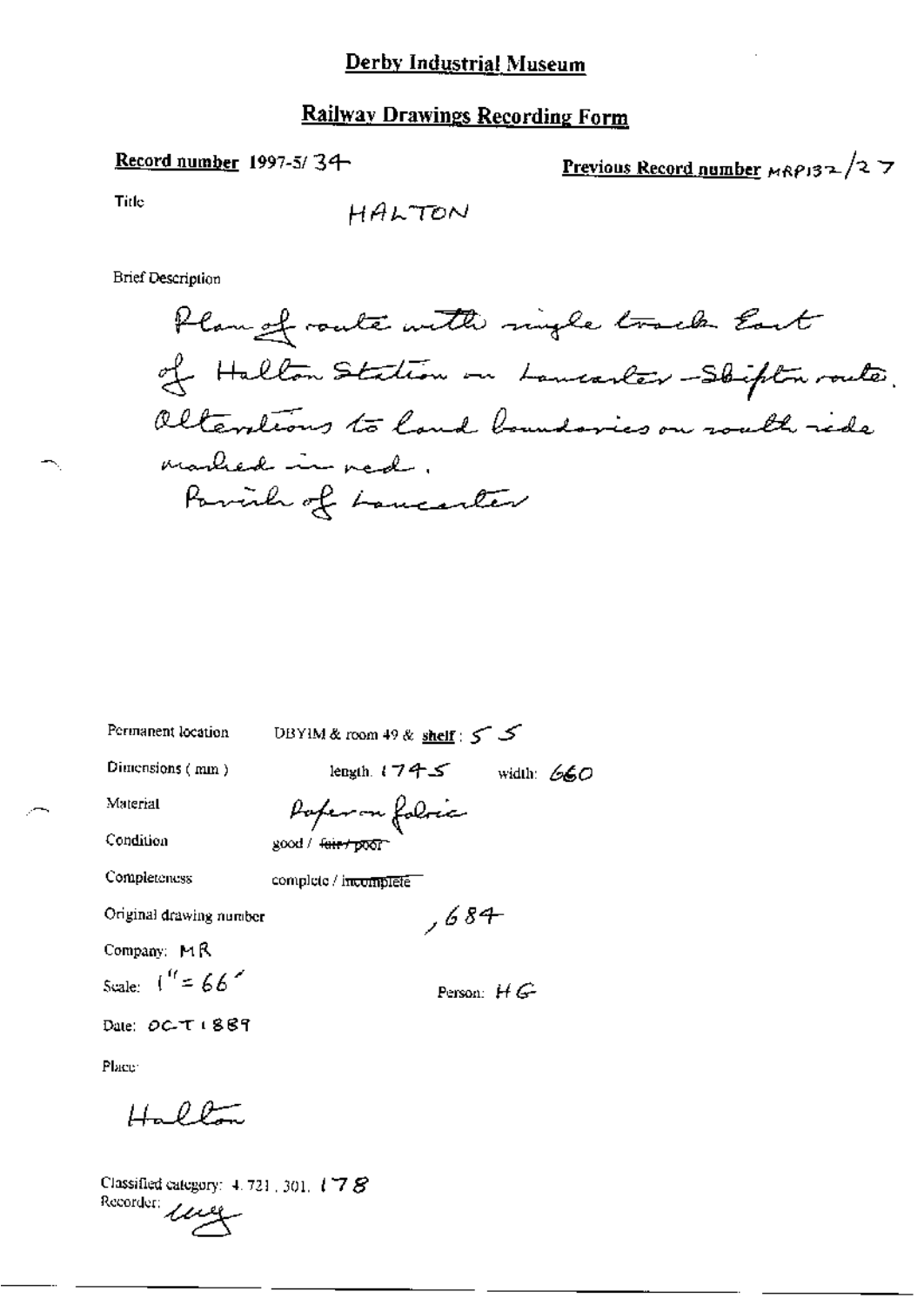### Railway Drawings Recording Form

Record number 1997-5/972 Previous Record number HRP132/1071 North Western Raulway Title Survey to ascertam MR C' Boundary **Brief Description** Plan of Stripton/Morecombe mate at two locations showing field members, lavel amings, watercourses. Approve 34 4 mp - 342 mp Parish of Lancanter Survey chawsvery mall discrepancies unile anginal figures. Permanent location DBYIM & room 49 & shelf:  $\pm 3$  ( Dimensions (mm) length; width: Material Paper -n folice Condition good / fair+proor Completeness complete / incomplete

Original drawing number  $\overline{XJIL}$   $\mathcal{C}$   $\mathcal{V}$   $\longrightarrow$  $105$ 

Company:

Scale:  $1^{\frac{N}{2}}$  $2cm$   $ms$ 

Date: Seft 1883

Person:  $F W J$ 

Place:

Laurenten

Classified category:  $4.721.301.178$ Recorder: My 12/11/1999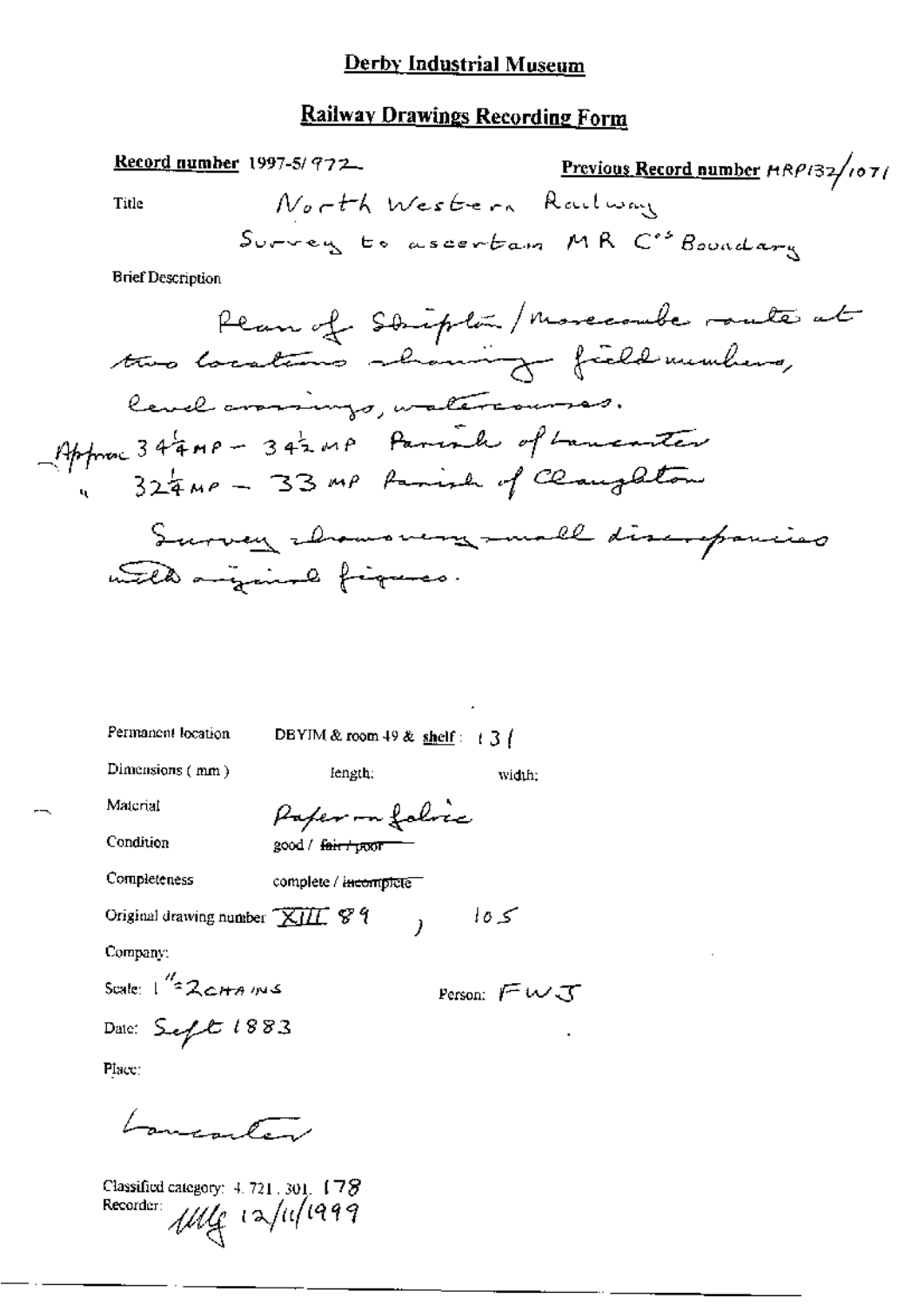# **Railway Drawings Recording Form**

Record number 1997-5/389

Previous Record number  $P(32/433)$ 

Title <del>Section of Roa</del>

SECTION OF ROAD TO RIVER - MEAR NATIONAL SCHOOL, LANCASTER

**Brief Description** 

gradiant profile of road from torlianent Street down to river, passing

| Permanent location                                                                                 | DBYIM & room 49 & shelf : $2.5$                                  |  |
|----------------------------------------------------------------------------------------------------|------------------------------------------------------------------|--|
| Dimensions (mm)                                                                                    | length; $325$ width: $90$                                        |  |
| Material                                                                                           | Pefer                                                            |  |
| Condition                                                                                          | good / f <del>air / poo</del> r                                  |  |
| Completeness                                                                                       | complete / monumplete                                            |  |
|                                                                                                    | Original drawing number $3067/12$ , $770$ , $280$ , $122$ , $56$ |  |
| Company: MR                                                                                        |                                                                  |  |
| Scale: $\frac{1}{1}$ = 33 FEET, HORIZ                                                              | Person:                                                          |  |
| Date: $\qquad$                                                                                     |                                                                  |  |
| Place:                                                                                             |                                                                  |  |
| Lawrenten                                                                                          |                                                                  |  |
| Classified category: 4, 721 , 301. $\leftrightarrow \mathbb{Z}$ (78<br>Recorder:<br>$4449$ 20/2/98 |                                                                  |  |